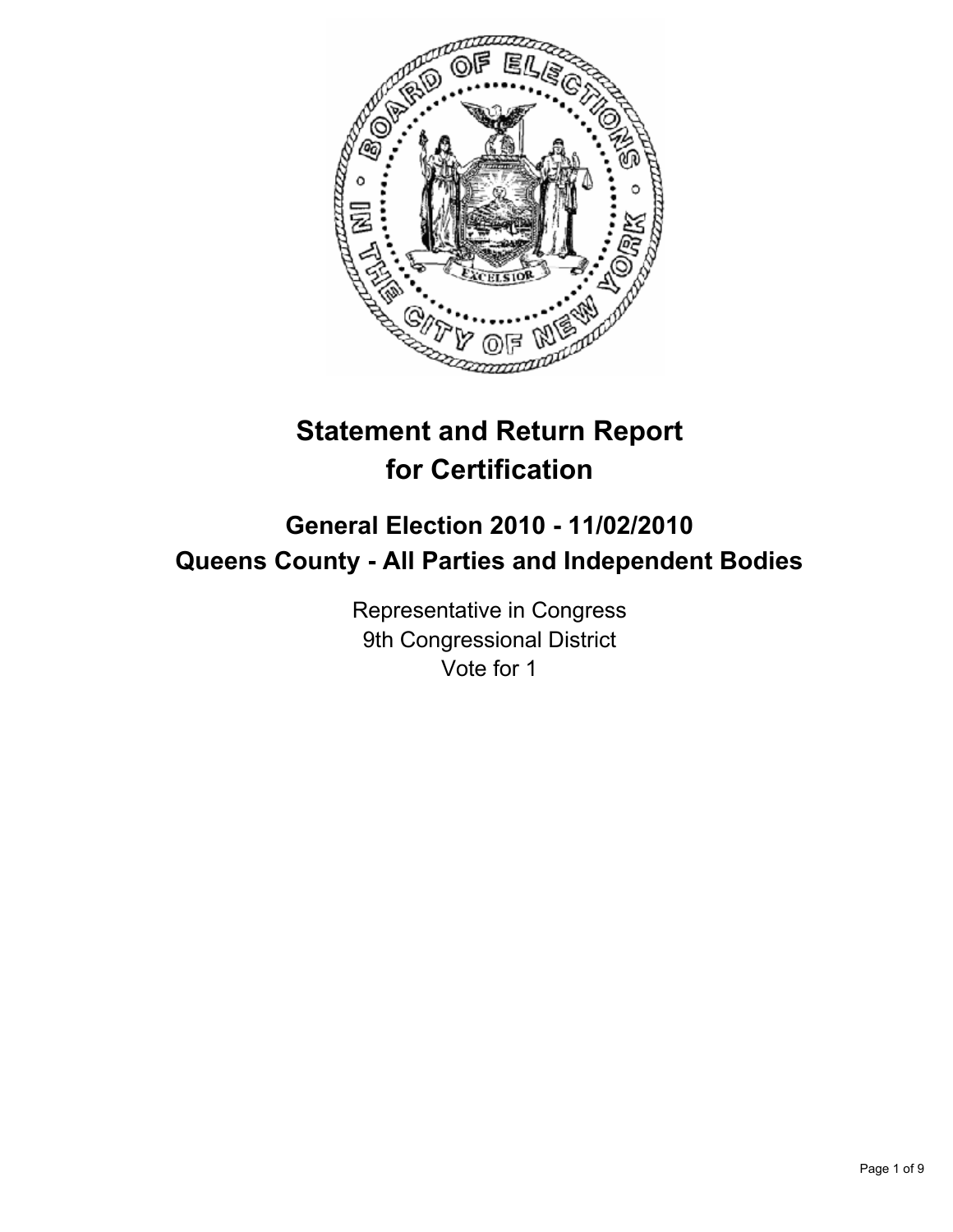

| <b>PUBLIC COUNTER</b>               | 183 |
|-------------------------------------|-----|
| <b>EMERGENCY</b>                    | 0   |
| ABSENTEE/MILITARY                   | 6   |
| <b>FEDERAL</b>                      | 2   |
| <b>AFFIDAVIT</b>                    | 4   |
| <b>Total Ballots</b>                | 195 |
| ANTHONY D WEINER (DEMOCRATIC)       | 125 |
| ROBERT L TURNER (REPUBLICAN)        | 40  |
| ANTHONY D WEINER (INDEPENDENCE)     | 5   |
| ROBERT L TURNER (CONSERVATIVE)      | 4   |
| ANTHONY D WEINER (WORKING FAMILIES) | 6   |
| <b>Total Votes</b>                  | 180 |
| Unrecorded                          | 15  |

| <b>PUBLIC COUNTER</b>               | 15,270 |
|-------------------------------------|--------|
| <b>EMERGENCY</b>                    | 0      |
| ABSENTEE/MILITARY                   | 464    |
| <b>FEDERAL</b>                      | 40     |
| <b>AFFIDAVIT</b>                    | 318    |
| <b>Total Ballots</b>                | 16,092 |
| ANTHONY D WEINER (DEMOCRATIC)       | 7,365  |
| ROBERT L TURNER (REPUBLICAN)        | 5,994  |
| ANTHONY D WEINER (INDEPENDENCE)     | 387    |
| ROBERT L TURNER (CONSERVATIVE)      | 1,150  |
| ANTHONY D WEINER (WORKING FAMILIES) | 346    |
| ANDERSON COOPER (WRITE-IN)          | 1      |
| KEVIN BOYLE (WRITE-IN)              | 4      |
| NO NAME (WRITE-IN)                  | 5      |
| WILLIAM J. MILLS JR. (WRITE-IN)     | 1      |
| <b>Total Votes</b>                  | 15,253 |
| Unrecorded                          | 839    |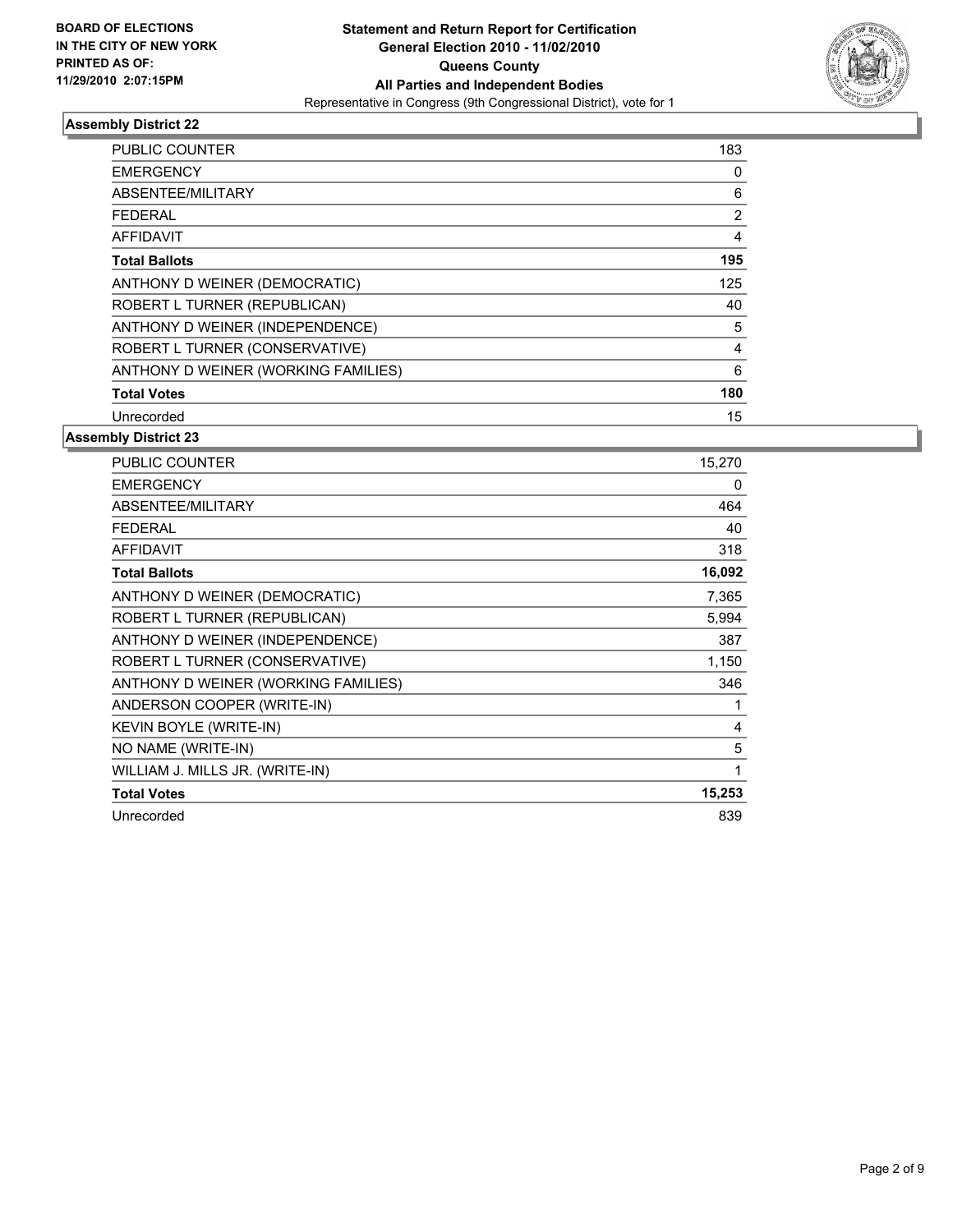

| <b>PUBLIC COUNTER</b>               | 7,630 |
|-------------------------------------|-------|
| <b>EMERGENCY</b>                    | 0     |
| ABSENTEE/MILITARY                   | 191   |
| <b>FEDERAL</b>                      | 46    |
| <b>AFFIDAVIT</b>                    | 69    |
| <b>Total Ballots</b>                | 7,936 |
| ANTHONY D WEINER (DEMOCRATIC)       | 4,614 |
| ROBERT L TURNER (REPUBLICAN)        | 2,019 |
| ANTHONY D WEINER (INDEPENDENCE)     | 206   |
| ROBERT L TURNER (CONSERVATIVE)      | 316   |
| ANTHONY D WEINER (WORKING FAMILIES) | 235   |
| NO NAME (WRITE-IN)                  | 1     |
| <b>VINCENT TABONE (WRITE-IN)</b>    | 1     |
| <b>Total Votes</b>                  | 7,392 |
| Unrecorded                          | 544   |

#### **Assembly District 25**

| PUBLIC COUNTER                      | 6,223 |
|-------------------------------------|-------|
| <b>EMERGENCY</b>                    | 0     |
| ABSENTEE/MILITARY                   | 140   |
| FEDERAL                             | 70    |
| AFFIDAVIT                           | 54    |
| <b>Total Ballots</b>                | 6,487 |
| ANTHONY D WEINER (DEMOCRATIC)       | 4,010 |
| ROBERT L TURNER (REPUBLICAN)        | 1,558 |
| ANTHONY D WEINER (INDEPENDENCE)     | 140   |
| ROBERT L TURNER (CONSERVATIVE)      | 175   |
| ANTHONY D WEINER (WORKING FAMILIES) | 198   |
| MONICA WEISS (WRITE-IN)             | 1     |
| TONY AVELLA (WRITE-IN)              | 2     |
| <b>Total Votes</b>                  | 6,084 |
| Unrecorded                          | 403   |

| <b>PUBLIC COUNTER</b>               | 234            |
|-------------------------------------|----------------|
| <b>EMERGENCY</b>                    | 0              |
| ABSENTEE/MILITARY                   | 0              |
| <b>FEDERAL</b>                      | $\Omega$       |
| AFFIDAVIT                           | 1              |
| <b>Total Ballots</b>                | 235            |
| ANTHONY D WEINER (DEMOCRATIC)       | 114            |
| ROBERT L TURNER (REPUBLICAN)        | 82             |
| ANTHONY D WEINER (INDEPENDENCE)     | 3              |
| ROBERT L TURNER (CONSERVATIVE)      | 6              |
| ANTHONY D WEINER (WORKING FAMILIES) | $\overline{2}$ |
| <b>Total Votes</b>                  | 207            |
| Unrecorded                          | 28             |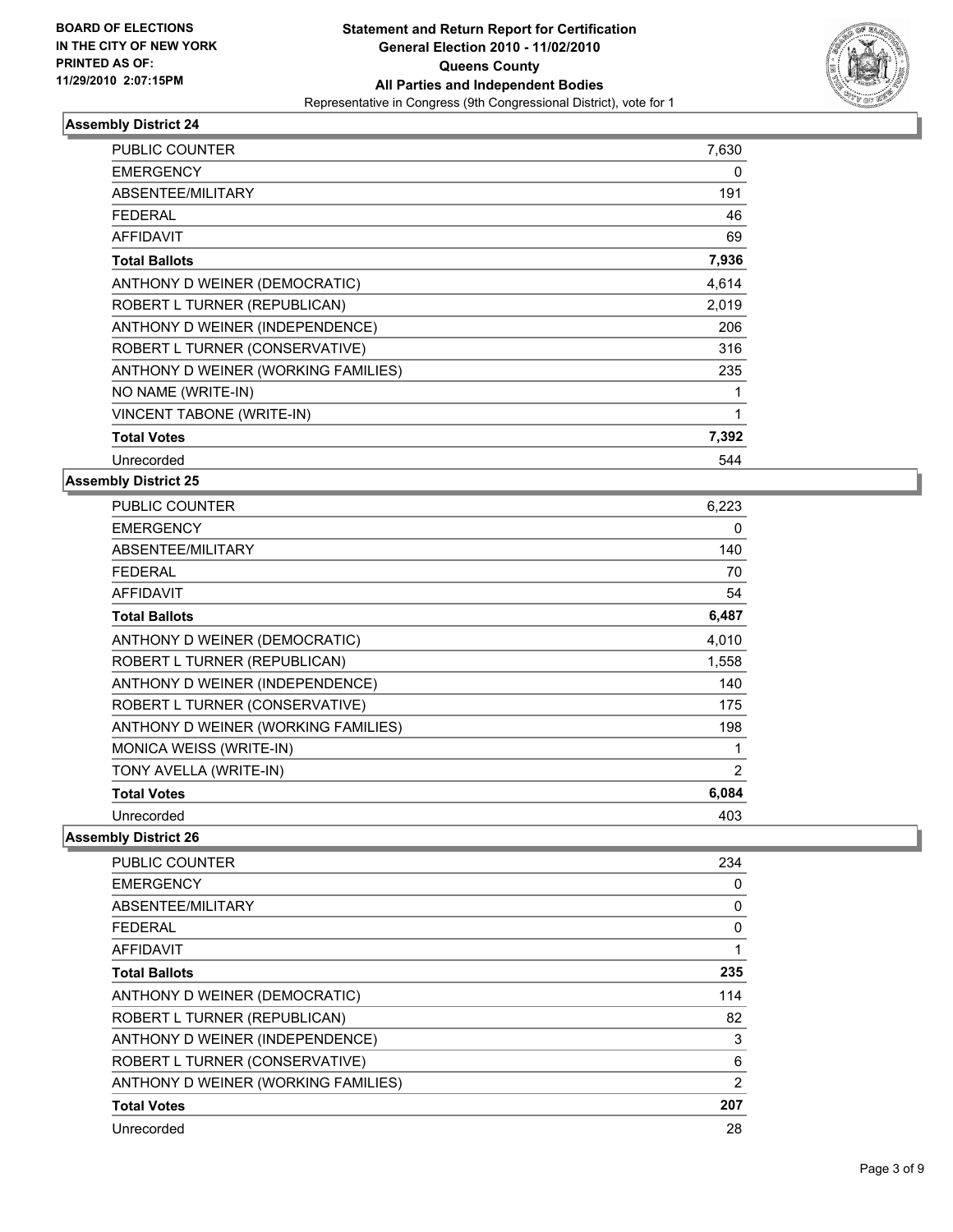

| <b>PUBLIC COUNTER</b>               | 12,171 |
|-------------------------------------|--------|
| <b>EMERGENCY</b>                    | 0      |
| <b>ABSENTEE/MILITARY</b>            | 350    |
| <b>FEDERAL</b>                      | 176    |
| <b>AFFIDAVIT</b>                    | 155    |
| <b>Total Ballots</b>                | 12,852 |
| ANTHONY D WEINER (DEMOCRATIC)       | 7,806  |
| ROBERT L TURNER (REPUBLICAN)        | 3,219  |
| ANTHONY D WEINER (INDEPENDENCE)     | 298    |
| ROBERT L TURNER (CONSERVATIVE)      | 310    |
| ANTHONY D WEINER (WORKING FAMILIES) | 401    |
| ANTHONY WEINER (WRITE-IN)           | 1      |
| <b>BARRY KADIS (WRITE-IN)</b>       | 1      |
| JEFFREY FEDER (WRITE-IN)            | 1      |
| MICKEY MOUSE (WRITE-IN)             | 2      |
| NO NAME (WRITE-IN)                  | 4      |
| RICHARD O'CONNELL (WRITE-IN)        | 1      |
| ROGER CALLN (WRITE-IN)              | 1      |
| <b>Total Votes</b>                  | 12,045 |
| Unrecorded                          | 807    |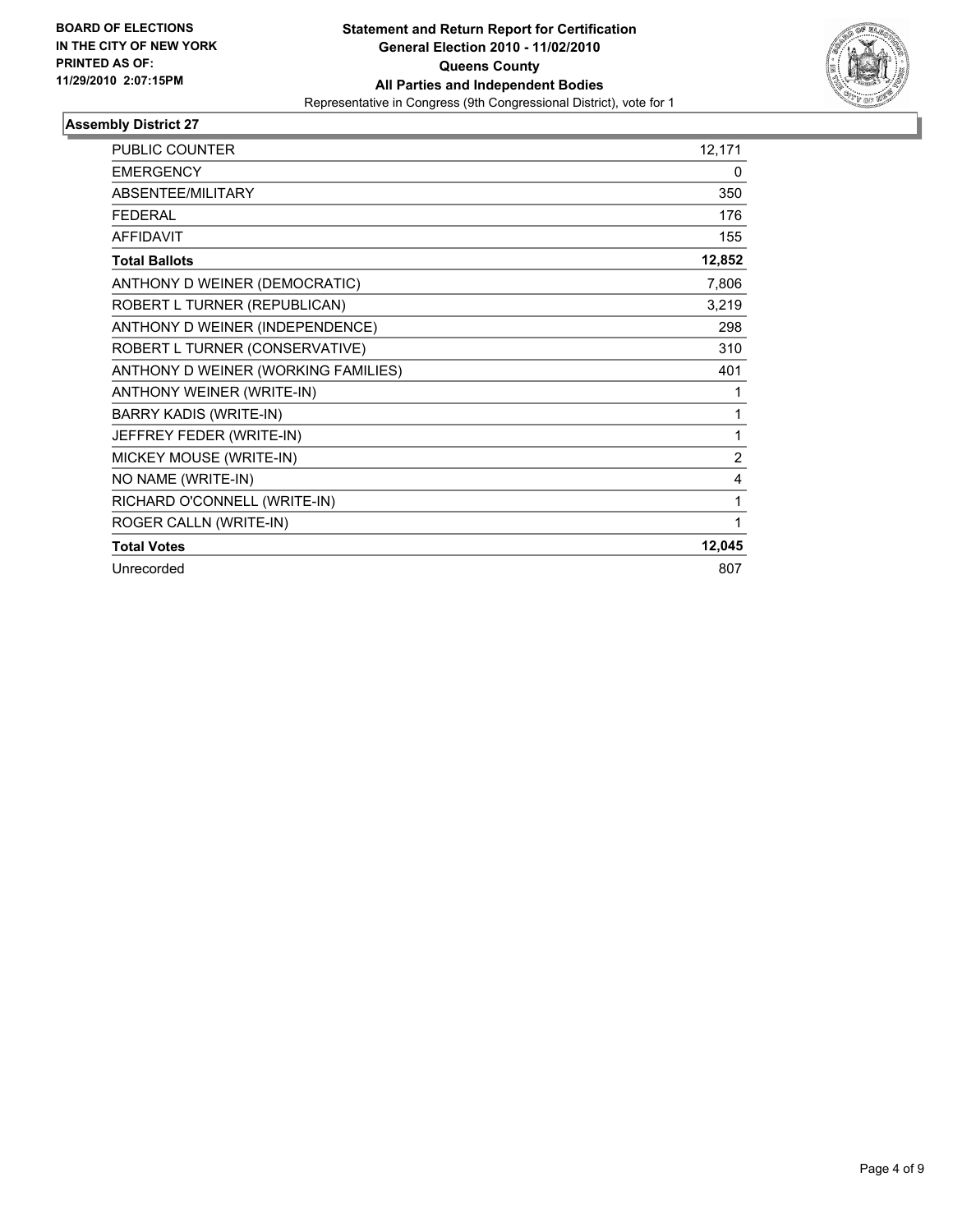

| <b>PUBLIC COUNTER</b>               | 23,622 |
|-------------------------------------|--------|
| <b>EMERGENCY</b>                    | 0      |
| ABSENTEE/MILITARY                   | 890    |
| <b>FEDERAL</b>                      | 223    |
| <b>AFFIDAVIT</b>                    | 253    |
| <b>Total Ballots</b>                | 24,988 |
| ANTHONY D WEINER (DEMOCRATIC)       | 14,040 |
| ROBERT L TURNER (REPUBLICAN)        | 7,082  |
| ANTHONY D WEINER (INDEPENDENCE)     | 644    |
| ROBERT L TURNER (CONSERVATIVE)      | 867    |
| ANTHONY D WEINER (WORKING FAMILIES) | 901    |
| ALAN GOLDSTEIN (WRITE-IN)           | 1      |
| ALAN KIRSCHNER (WRITE-IN)           | 1      |
| ANTHONY WEINER (WRITE-IN)           | 1      |
| CARL PETERSON (WRITE-IN)            | 1      |
| DYLAN TATE (WRITE-IN)               | 1      |
| HOWIE HAWKINS (WRITE-IN)            | 1      |
| <b>JIMMY MCMILLAN (WRITE-IN)</b>    | 1      |
| LARRY KING (WRITE-IN)               | 1      |
| LORD VOLDEMORT (WRITE-IN)           | 1      |
| MAE BRACHMAN (WRITE-IN)             | 1      |
| MELINDA KATZ (WRITE-IN)             | 1      |
| NO NAME (WRITE-IN)                  | 1      |
| <b>ROBERT TURNER (WRITE-IN)</b>     | 1      |
| <b>Total Votes</b>                  | 23,547 |
| Unrecorded                          | 1,441  |
| ۵۸ افغانسان (ماردا)                 |        |

| <b>PUBLIC COUNTER</b>               | 80 |
|-------------------------------------|----|
| <b>EMERGENCY</b>                    | 0  |
| ABSENTEE/MILITARY                   | 0  |
| <b>FEDERAL</b>                      | 0  |
| <b>AFFIDAVIT</b>                    | 3  |
| <b>Total Ballots</b>                | 83 |
| ANTHONY D WEINER (DEMOCRATIC)       | 69 |
| ROBERT L TURNER (REPUBLICAN)        | 5  |
| ANTHONY D WEINER (INDEPENDENCE)     | 3  |
| ROBERT L TURNER (CONSERVATIVE)      | 1  |
| ANTHONY D WEINER (WORKING FAMILIES) | 1  |
| <b>Total Votes</b>                  | 79 |
| Unrecorded                          | 4  |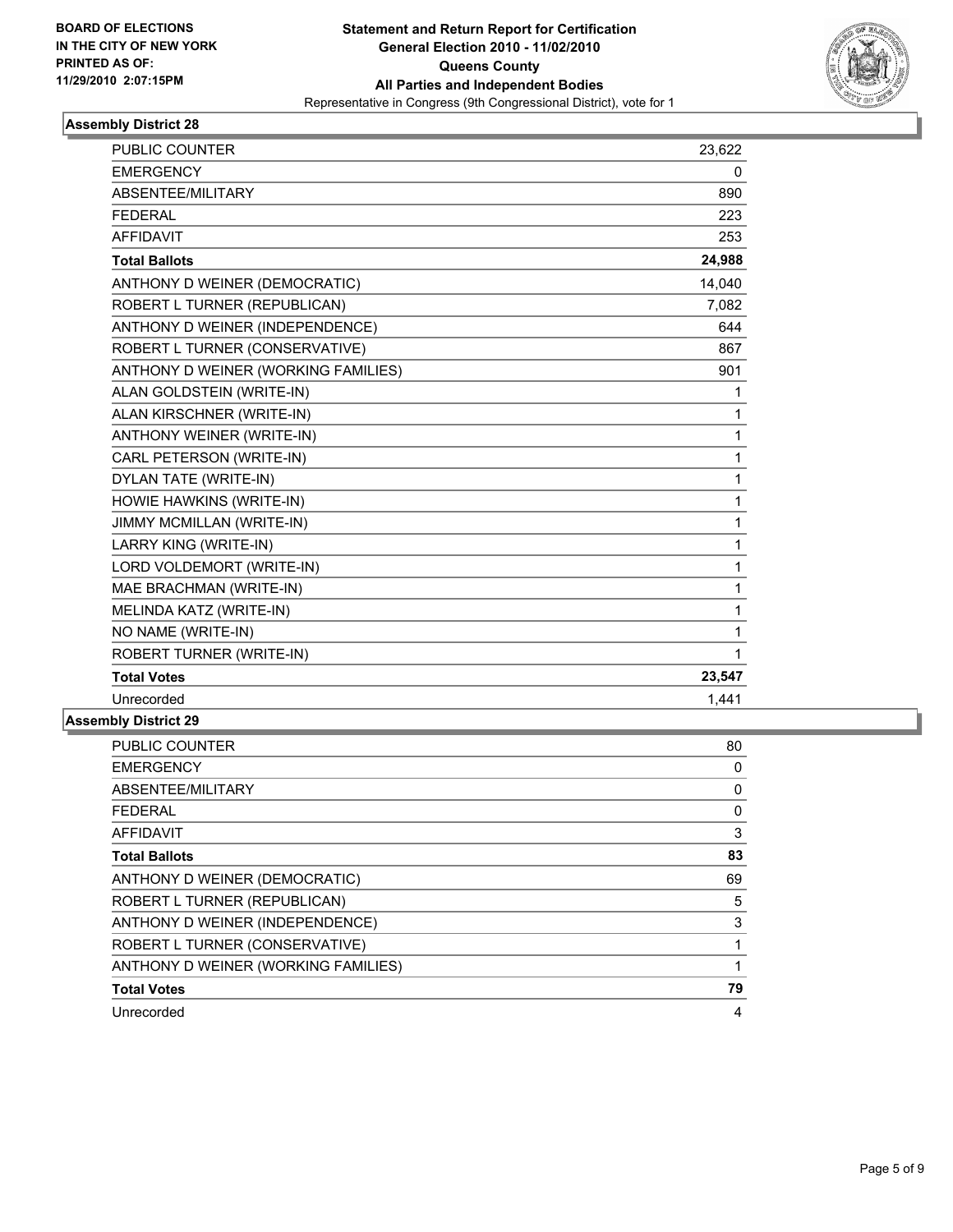

| <b>PUBLIC COUNTER</b>               | 3,593 |
|-------------------------------------|-------|
| <b>EMERGENCY</b>                    | 0     |
| ABSENTEE/MILITARY                   | 100   |
| <b>FEDERAL</b>                      | 2     |
| <b>AFFIDAVIT</b>                    | 30    |
| <b>Total Ballots</b>                | 3,725 |
| ANTHONY D WEINER (DEMOCRATIC)       | 1,567 |
| ROBERT L TURNER (REPUBLICAN)        | 1,389 |
| ANTHONY D WEINER (INDEPENDENCE)     | 109   |
| ROBERT L TURNER (CONSERVATIVE)      | 252   |
| ANTHONY D WEINER (WORKING FAMILIES) | 102   |
| BILL CLINTON (WRITE-IN)             | 1     |
| CHARLES OBEI (WRITE-IN)             | 2     |
| JOSEPH QUINTONA (WRITE-IN)          | 1     |
| MICKEY MOUSE (WRITE-IN)             | 1     |
| NO NAME (WRITE-IN)                  | 4     |
| <b>Total Votes</b>                  | 3,428 |
| Unrecorded                          | 297   |

| <b>PUBLIC COUNTER</b>               | 16             |
|-------------------------------------|----------------|
| <b>EMERGENCY</b>                    | 0              |
| ABSENTEE/MILITARY                   | 0              |
| FEDERAL                             | 0              |
| <b>AFFIDAVIT</b>                    |                |
| <b>Total Ballots</b>                | 17             |
| ANTHONY D WEINER (DEMOCRATIC)       | 6              |
| ROBERT L TURNER (REPUBLICAN)        | 3              |
| ANTHONY D WEINER (INDEPENDENCE)     |                |
| ROBERT L TURNER (CONSERVATIVE)      | 0              |
| ANTHONY D WEINER (WORKING FAMILIES) | $\overline{2}$ |
| <b>Total Votes</b>                  | 12             |
| Unrecorded                          | 5              |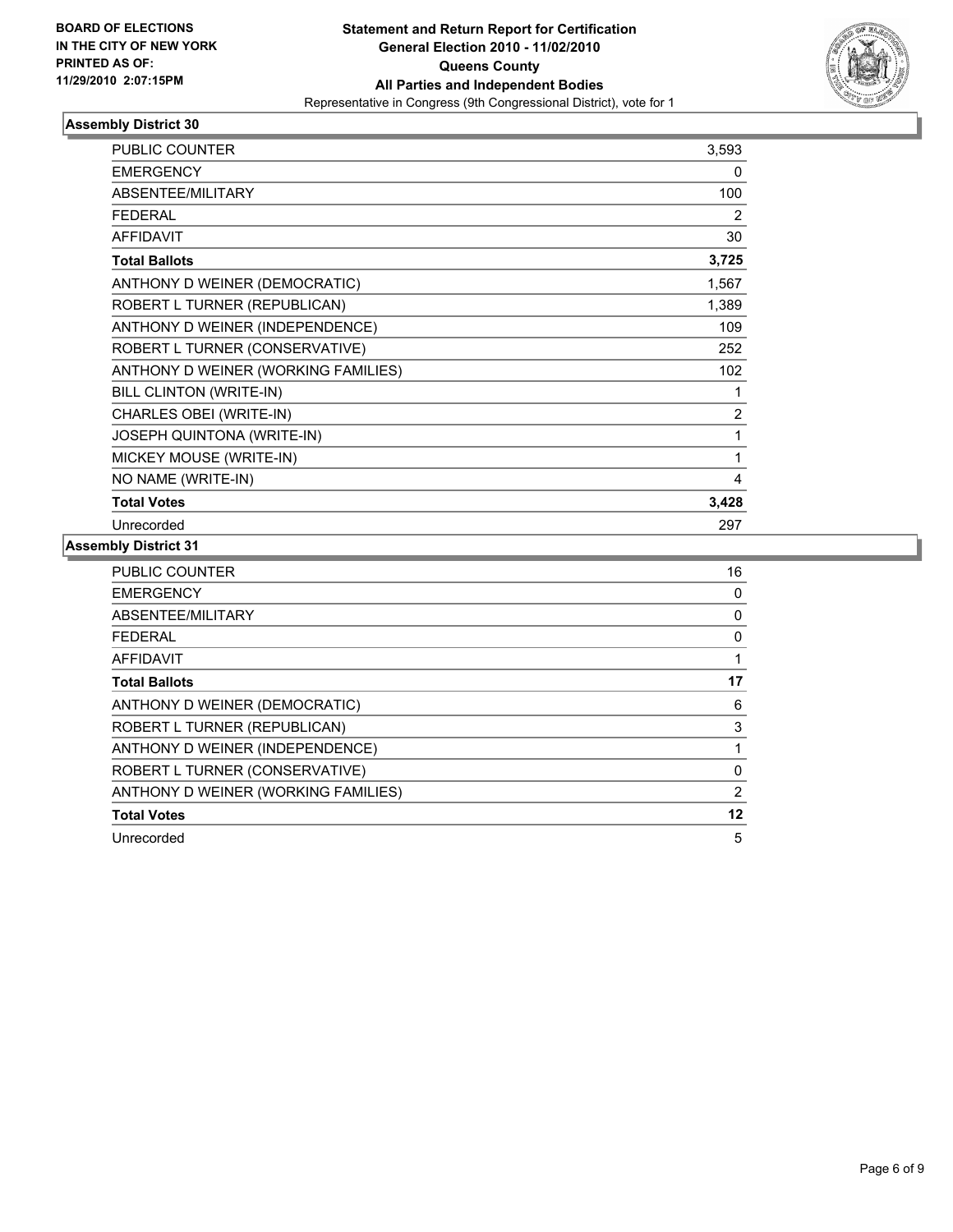

| <b>PUBLIC COUNTER</b>               | 1,258 |
|-------------------------------------|-------|
| <b>EMERGENCY</b>                    | 0     |
| ABSENTEE/MILITARY                   | 29    |
| FEDERAL                             | 14    |
| <b>AFFIDAVIT</b>                    | 12    |
| <b>Total Ballots</b>                | 1,313 |
| ANTHONY D WEINER (DEMOCRATIC)       | 797   |
| ROBERT L TURNER (REPUBLICAN)        | 312   |
| ANTHONY D WEINER (INDEPENDENCE)     | 43    |
| ROBERT L TURNER (CONSERVATIVE)      | 21    |
| ANTHONY D WEINER (WORKING FAMILIES) | 52    |
| <b>GEOFF COLDWATCH (WRITE-IN)</b>   | 1     |
| <b>Total Votes</b>                  | 1,226 |
| Unrecorded                          | 87    |

#### **Assembly District 37**

| <b>PUBLIC COUNTER</b>               | 506 |
|-------------------------------------|-----|
| <b>EMERGENCY</b>                    | 0   |
| ABSENTEE/MILITARY                   | 14  |
| <b>FEDERAL</b>                      | 6   |
| <b>AFFIDAVIT</b>                    | 2   |
| <b>Total Ballots</b>                | 528 |
| ANTHONY D WEINER (DEMOCRATIC)       | 223 |
| ROBERT L TURNER (REPUBLICAN)        | 174 |
| ANTHONY D WEINER (INDEPENDENCE)     | 17  |
| ROBERT L TURNER (CONSERVATIVE)      | 33  |
| ANTHONY D WEINER (WORKING FAMILIES) | 20  |
| NO NAME (WRITE-IN)                  | 1   |
| <b>Total Votes</b>                  | 468 |
| Unrecorded                          | 60  |

| PUBLIC COUNTER                      | 8,033 |
|-------------------------------------|-------|
| <b>EMERGENCY</b>                    | 9     |
| <b>ABSENTEE/MILITARY</b>            | 165   |
| <b>FEDERAL</b>                      | 19    |
| <b>AFFIDAVIT</b>                    | 118   |
| <b>Total Ballots</b>                | 8,344 |
| ANTHONY D WEINER (DEMOCRATIC)       | 4,695 |
| ROBERT L TURNER (REPUBLICAN)        | 2,045 |
| ANTHONY D WEINER (INDEPENDENCE)     | 197   |
| ROBERT L TURNER (CONSERVATIVE)      | 409   |
| ANTHONY D WEINER (WORKING FAMILIES) | 231   |
| EDWARD J. SPIOLLI (WRITE-IN)        | 1     |
| MATTHEW FESTER (WRITE-IN)           | 1     |
| NO NAME (WRITE-IN)                  | 2     |
| <b>Total Votes</b>                  | 7,581 |
| Unrecorded                          | 763   |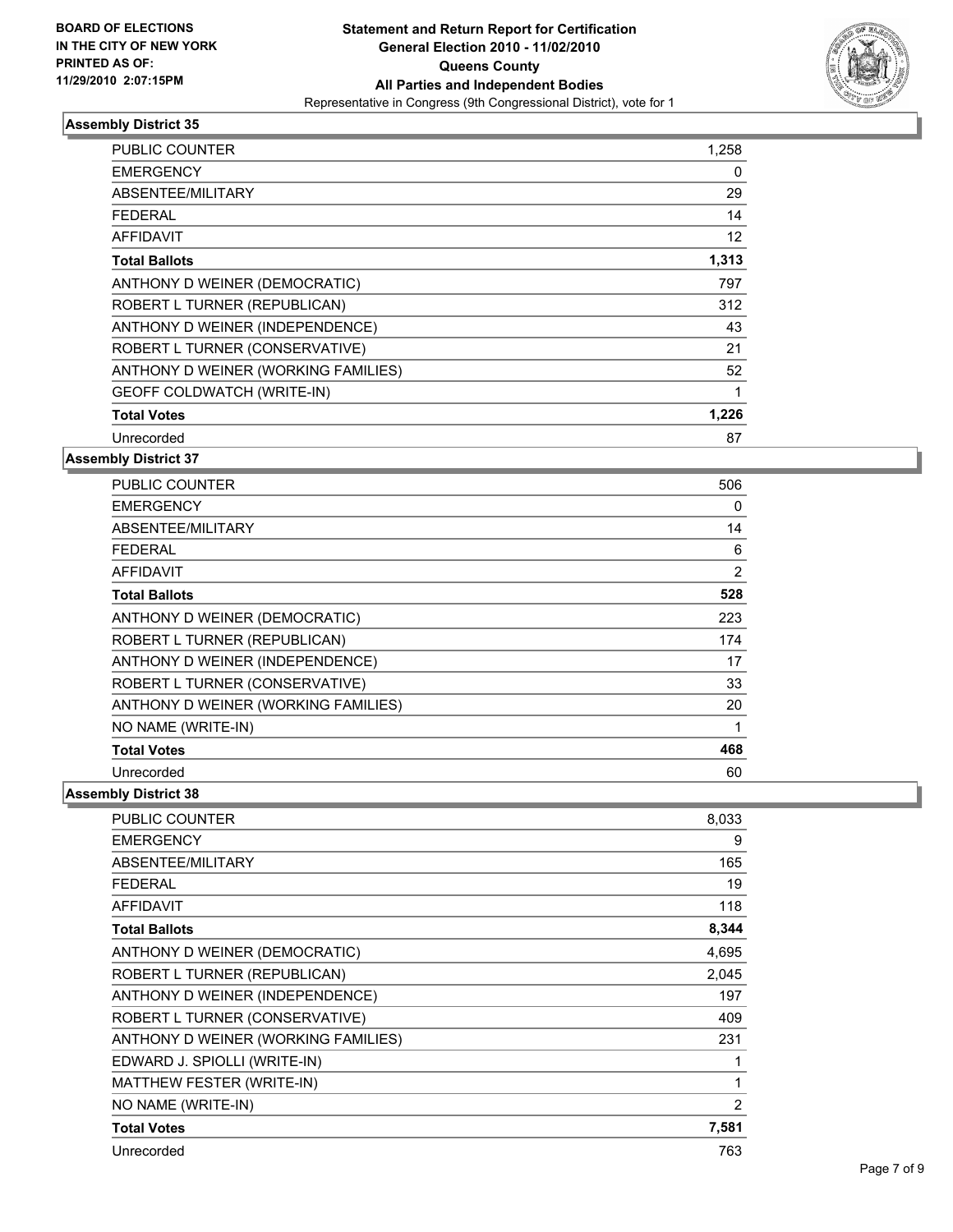

#### **Total for Representative in Congress (9th Congressional District) - Queens County**

| PUBLIC COUNTER                      | 78,819       |
|-------------------------------------|--------------|
| EMERGENCY                           | 9            |
| ABSENTEE/MILITARY                   | 2,349        |
| FEDERAL                             | 598          |
| <b>AFFIDAVIT</b>                    | 1,020        |
| <b>Total Ballots</b>                | 82,795       |
| ANTHONY D WEINER (DEMOCRATIC)       | 45,431       |
| ROBERT L TURNER (REPUBLICAN)        | 23,922       |
| ANTHONY D WEINER (INDEPENDENCE)     | 2,053        |
| ROBERT L TURNER (CONSERVATIVE)      | 3,544        |
| ANTHONY D WEINER (WORKING FAMILIES) | 2,497        |
| ALAN GOLDSTEIN (WRITE-IN)           | 1            |
| ALAN KIRSCHNER (WRITE-IN)           | 1            |
| ANDERSON COOPER (WRITE-IN)          | 1            |
| ANTHONY WEINER (WRITE-IN)           | 2            |
| <b>BARRY KADIS (WRITE-IN)</b>       | 1            |
| BILL CLINTON (WRITE-IN)             | $\mathbf{1}$ |
| CARL PETERSON (WRITE-IN)            | 1            |
| CHARLES OBEI (WRITE-IN)             | 2            |
| DYLAN TATE (WRITE-IN)               | $\mathbf{1}$ |
| EDWARD J. SPIOLLI (WRITE-IN)        | 1            |
| GEOFF COLDWATCH (WRITE-IN)          | 1            |
| HOWIE HAWKINS (WRITE-IN)            | $\mathbf{1}$ |
| JEFFREY FEDER (WRITE-IN)            | 1            |
| JIMMY MCMILLAN (WRITE-IN)           | 1            |
| JOSEPH QUINTONA (WRITE-IN)          | $\mathbf{1}$ |
| KEVIN BOYLE (WRITE-IN)              | 4            |
| LARRY KING (WRITE-IN)               | 1            |
| LORD VOLDEMORT (WRITE-IN)           | $\mathbf{1}$ |
| MAE BRACHMAN (WRITE-IN)             | 1            |
| MATTHEW FESTER (WRITE-IN)           | 1            |
| MELINDA KATZ (WRITE-IN)             | 1            |
| MICKEY MOUSE (WRITE-IN)             | 3            |
| MONICA WEISS (WRITE-IN)             | 1            |
| NO NAME (WRITE-IN)                  | 18           |
| RICHARD O'CONNELL (WRITE-IN)        | 1            |
| ROBERT TURNER (WRITE-IN)            | 1            |
| ROGER CALLN (WRITE-IN)              | 1            |
| TONY AVELLA (WRITE-IN)              | 2            |
| VINCENT TABONE (WRITE-IN)           | 1            |
| WILLIAM J. MILLS JR. (WRITE-IN)     | $\mathbf{1}$ |
| <b>Total Votes</b>                  | 77,502       |
| Unrecorded                          | 5,293        |